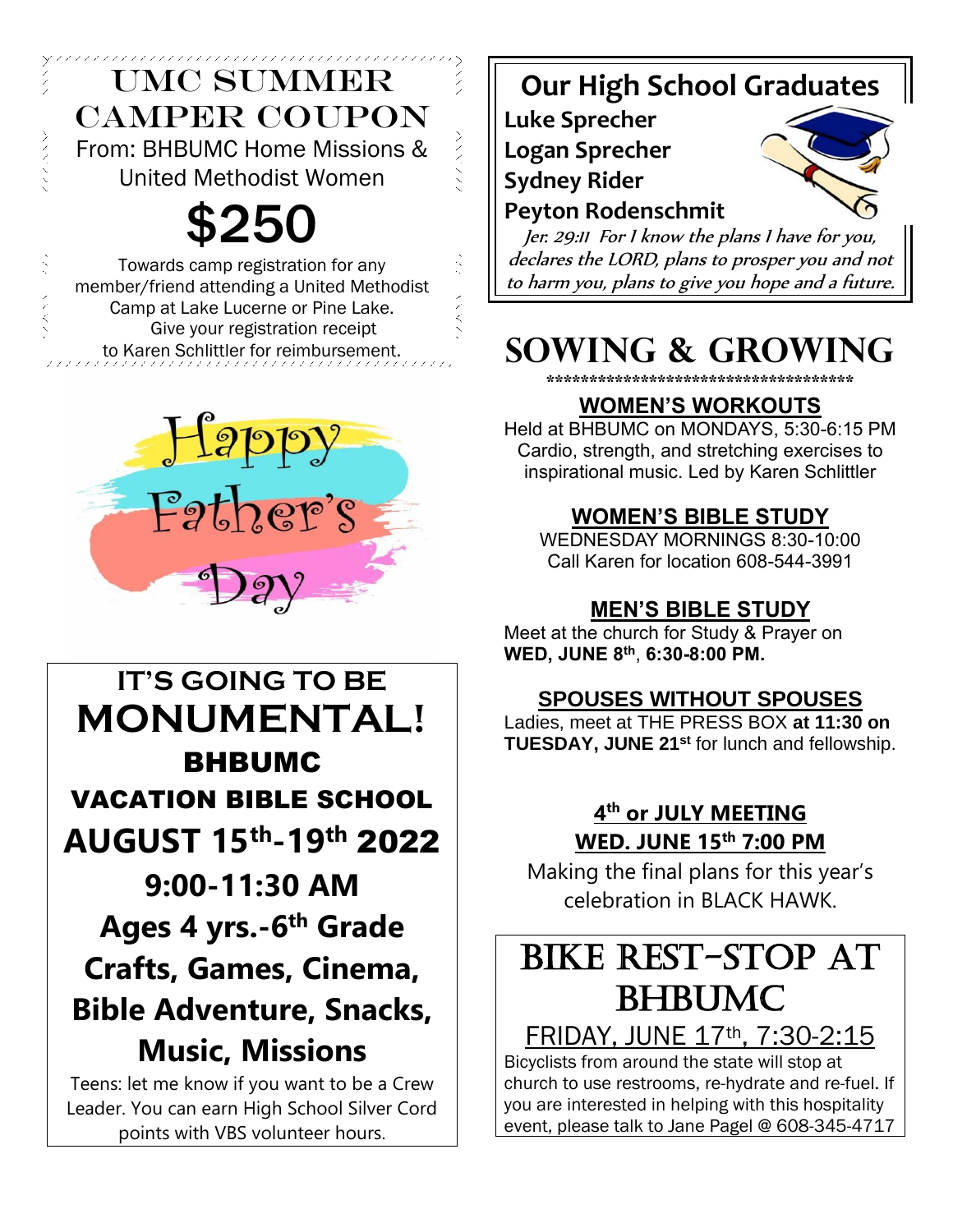## **WORSHIP SERVANTS: JUNE 2022**

#### **Worship Leader**

5<sup>th</sup> Logan Sorg  $12<sup>th</sup>$ John Been 19<sup>th</sup> Kay Hankins  $26<sup>th</sup>$ **Tom Owens Acolytes are off for the summer Training will be held in September Audio/Visual Technician**

- 5<sub>th</sub> Mike Kierski
- 12<sup>th</sup> Gene Unger
- 19th Nick Hartley

ļ

 $26<sup>th</sup>$ Katey Ullmann

**ATTENTION:** If you are UNABLE to serve on your assigned Sunday, please find a substitute and notify Karen by Wednesday of that week. **Keep this page as your reminder.** Thank you.

### **MEMBERSHIP MEETING**

Non-members who would like to take vows to become a MEMBER of BHBUMC are invited to an informational meeting after worship on

## **SUNDAY, JUNE 26th .**

These dear ladies passed from this earthly life… Dorothy Lehr May 2<sup>nd</sup>, 2022 Rita Reeve May 23<sup>rd</sup>, 2022

## *THANK YOU!*

We extend our appreciation to Lloyd & Jo Ballweg and Randy & Sue Hoege for volunteering their time and energy at the Spring Steam & Gas Meet. They worked the UCC Food tent (Tim & Sue Herbrand) and earned \$825 for BHBUMC. Thank you, friends, for this generous gift.

If you would like to share your gift of music during worship, please contact Karen Schlittler to make



arrangements and set a date.

# What  $\kappa$  A Dad?

A dad is someone who wants to catch you before you fall but instead picks you up, brushes you off, and lets you try again.

A dad is someone who wants to keep you from making mistakes but instead lets you find your own way, even though his heart breaks in silence when you get hurt.

A dad is someone who holds you when you cry, scolds you when you break the rules, shines with pride when you succeed, and has faith in you even when you fail... - Unknown -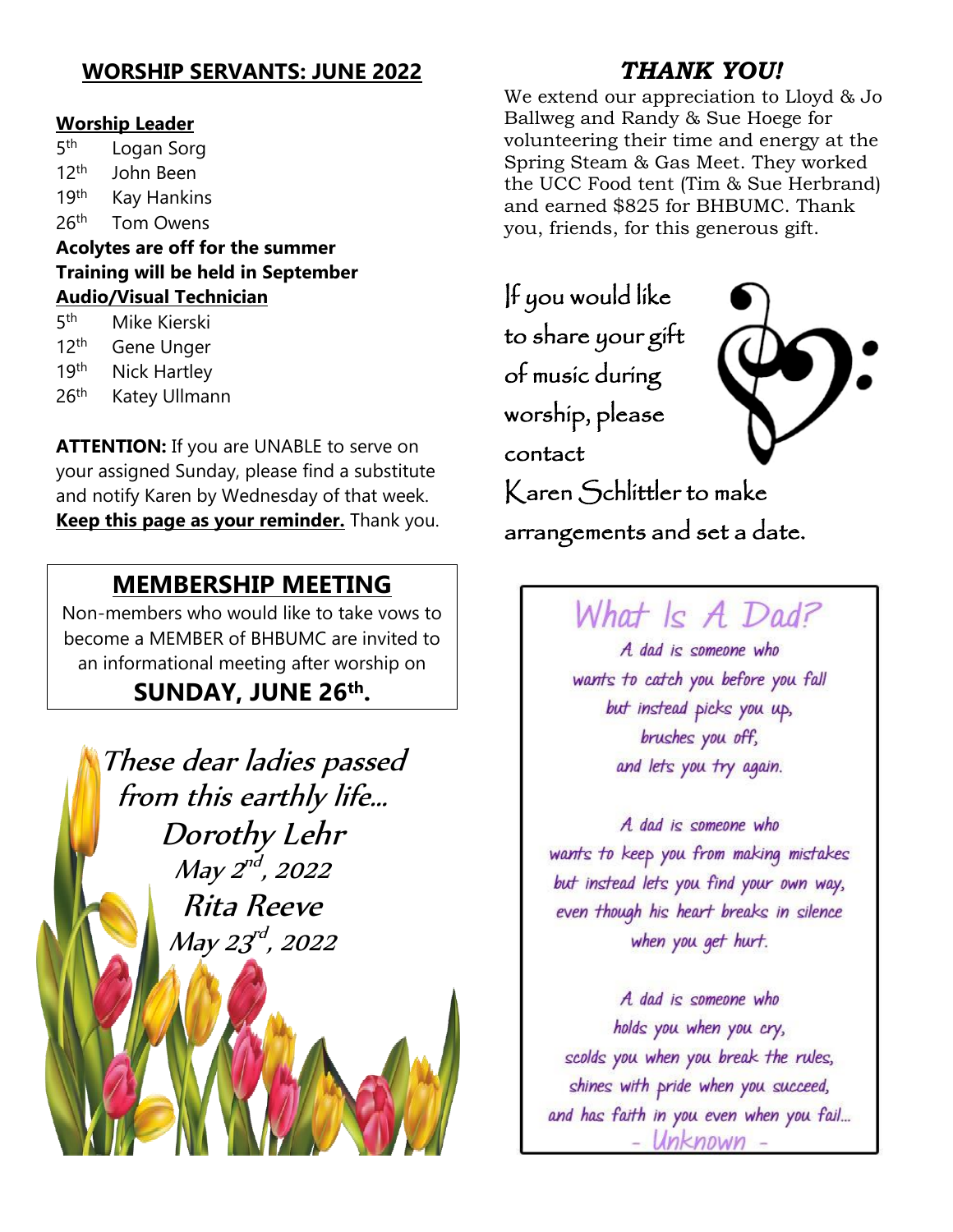#### **GENERAL COMMITTEE**

Jo Ballweg Marilyn Sprecher Jean Schneller Joyce Sorg

#### **IF YOU ARE NOT ABLE TO WORK, PLEASE CALL JO BALLWEG ASAP: 608-544-3971**

#### **TREASURER**  Ranjana Been

**HOSTS:** Pastor Kendall & Karen

#### **PUBLICITY & ADS**

Jean & Ron Schneller Karen Schlittler David Michael

**TENT SET-UP SUNDAY, JULY 3rd @ 10:00 AM** Lloyd Ballweg Wayne Rider Gene Unger Tom Schneller

**PIE CUTTERS SUNDAY JULY 3rd @ 3:00 PM** Carla Cady Connie Sorg Cheryl Schneller Doris Lohr Pastor Carol Quinn & Kathy

#### **MEAL TICKETS/CASHIERS**

Mike & Rhonda Enge (presales) Rev. Dennis & Nola Weis LaNell Jaquish & Rhett Jaquish

#### **KITCHEN HELPERS**

Mike Sprecher Ryan Krayer Rick Schwandt Ron Schneller Greg Lohr

#### **TICKET TAKERS**

Dawn Reeve Marilyn Horstman Sue Hoege

#### **CHICKEN GRILLERS**

Jeff Sorg Jr. Shane Sorg Tim Pagel Aaron Pagel Kyle Ederer Matthew Sorg Trent Sorg Todd Sorg

**FOOD LINE SERVERS Be at church/FH by 11:30 AM** (after the parade)

#### **CHICKEN**

Ranju Been Angie Sorg Tracey Waldinger

#### **CABBAGE SALAD**

Jean Schneller Marla Sprecher Lisa Lohr

#### **BEANS**

Marilyn Sprecher Barb Oelke Betty Waldinger

#### **ROLLS & CHIPS**

Kay Hankins JoAnn Hankins Deb Foster

#### **MILK & COFFEE**

Jane Pagel Julie Brickl Ellen Patterson

#### **PIE SALES/OUTDOOR**

Heather Rodenschmit Heidi Hicks Abby Bennett Teresa Rider Julie Owens

#### **TABLE HELPERS**

Vicki Meyer Brittany Sorg Lisa Krayer Karla Waldinger Donna Ochsner Charity Leister

#### **PARKING & CROSSING GUARDS**

Russ Hankins David & Emily Stienmetz Dennis Schneller Brad Rodenschmit Bruce Reeve

#### **BRAT & DOG STAND**

Sylvia Timm Laura Mallon Youth

**BARBECUE MAKER** Judy Wehler

**NOVELTIES & T-SHIRTS** Jeff & Chris Sorg

Steve Sorg Brad Anderson

**FAMILY GAMES**

David & Faith Michael

#### **GARBAGE COLLECTION**

Pastor Kendall John Waldinger Joe Waldinger Mauri Sprecher

**PORT-A-POTTIES** Steve DeMars

#### **PARADE THRU BLACK HAWK LINE UP AT SCHOOL ROAD PARADE BEGINS AT 10:30 AM**

#### **PARADE**

Tom Owens Greg Sprecher Steve DeMars John Been Steve Mallon

#### **PARADE POP-CORN & DRINKS**

Greg & Wendy Sprecher Family Kyle & Christine Elliott Family Brian & Shalome Ullmann Family

**SET-UP: SUNDAY 10:30 AM CLEAN-UP: TUESDAY 9:00 AM** Many hands make light work. Help if you can. Thanks!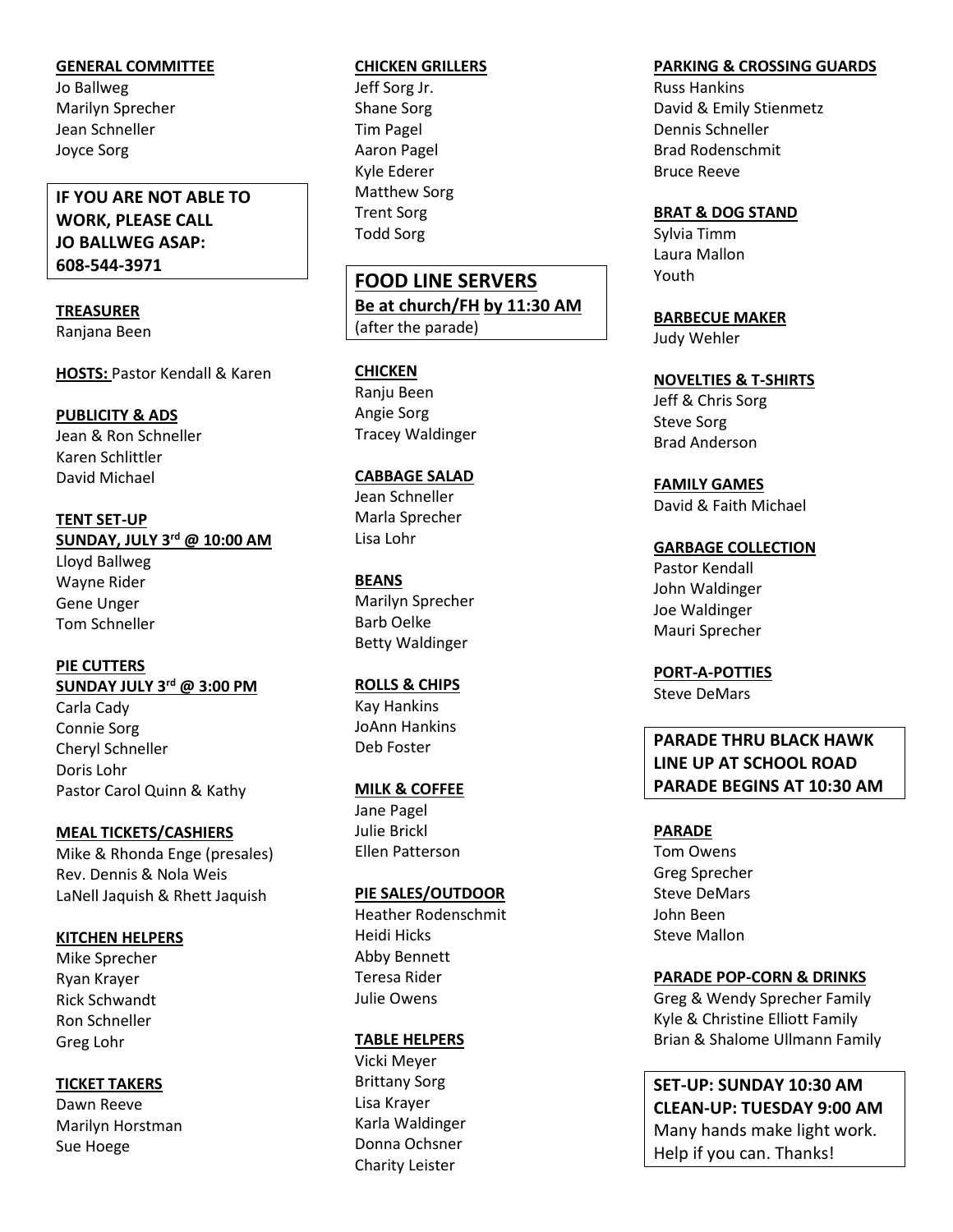# **20/20 Hindsight 20/20 Vision**

The BHBUMC Historians are looking to preserve books, records, stories, pictures and memorabilia that define us as a faith community. Do you have bits and pieces to share? Suggestions:

**Church Building:** Updating, Restoring, Digging Graves, Work Crews, Steps to Ramp, Installing Elevator Sanctuary, Chapel, Fellowship Hall, Kitchen, Nursery, Sunday School Rooms, Dungeon

**Church Groups:** UMW, Brotherhood, Youth Fellowship, Mixed M's

**Outreach:** Plays, Walks, Sunrise Services, Unicef, Witwen Tabernacle/Camp Meetings, Vacation Bible School, Bible Studies, Disciple Class, Missions: Red Bird, Sullivan Country Christian Camp, Bluffview VBS

**Events:** Mother Daughter Banquet, Brotherhood Banquet, Progressive Supper, Community Meals & Socials, Lord's Acre, 4<sup>th</sup> of July (chicken, church parade floats, squirt guns, novelties, hamburger stand, fireworks, crowds, flyover etc.), Youth Dinner Theatre, Live Nativity

**Laughter and Fun:** Basketball, Baseball, Kickball, Volleyball, Bats in the Belfry, the Church Mouse **Music:** Chancel Choir, Cantatas, Christmas Programs, Caroling, Easter Anthems, Special Groups, Combined Choirs, Tabernacle Songbook, Kid's Praise

**Special Moments of Love and Life**

**Contact Rev. Dennis & Nola Weis: 608-544-3212**

# **BLACK HAWK 4th OF JULY PARADE 2022**



shutterstock.com · 1991872676

# **REPRESENTING BHBUMC SUNDAY SCHOOL KIDS!**

**Decorate your Bike, Hover Board, Scooter, Wagon OR Walking Shoes! WEAR RED, WHITE & BLUE! BE CREATIVE!**

# **Make Scripture signs to carry! Think Faith & Freedom!**

**Look for Karen, Pastor Kendall or Bobbi Jo Hartley at the parade start-up line (School Road) at 10:00 AM on the 4th .** 

**RSVP to Bobbi Jo at [Bobbi.hartley@gmail.com](mailto:Bobbi.hartley@gmail.com)**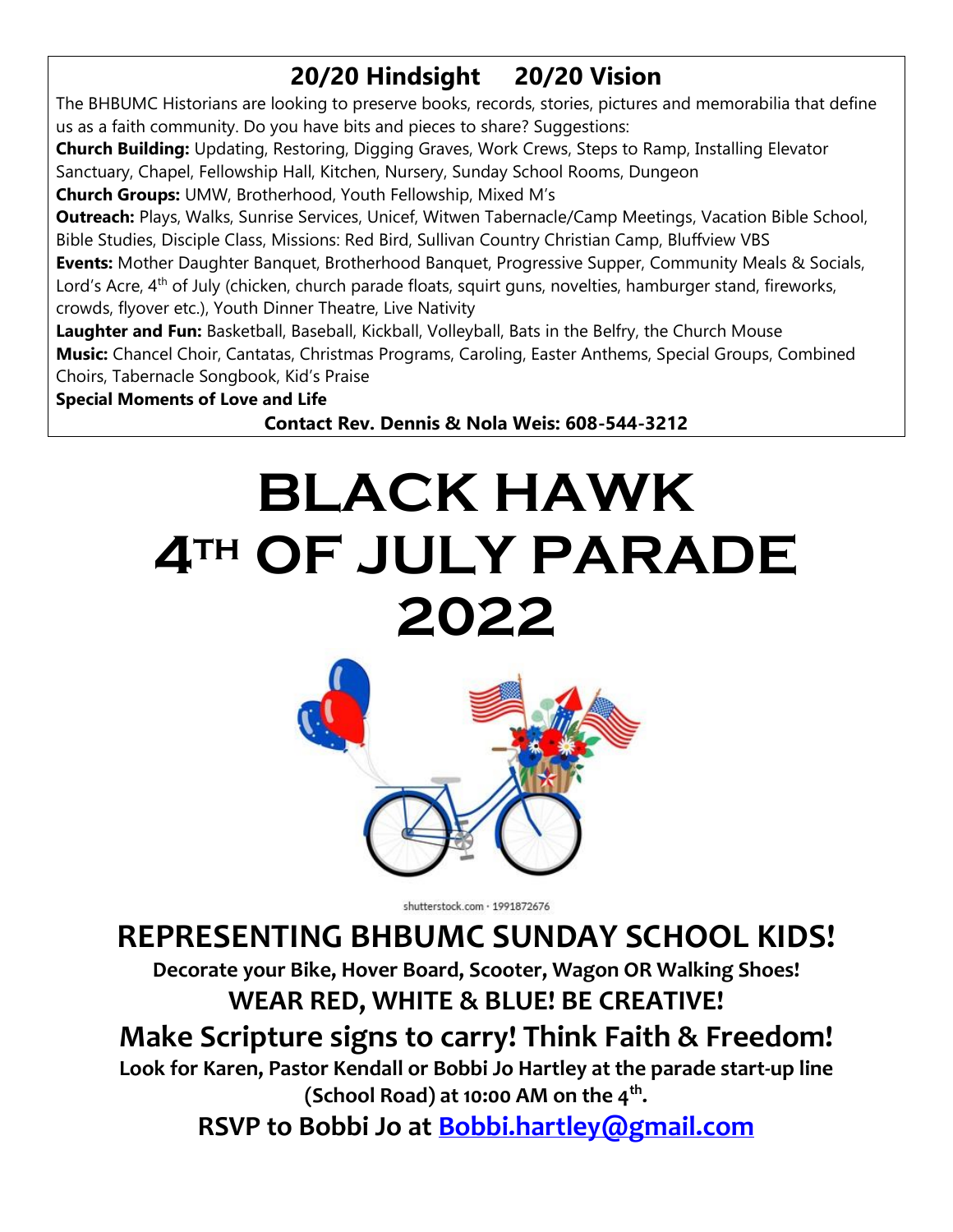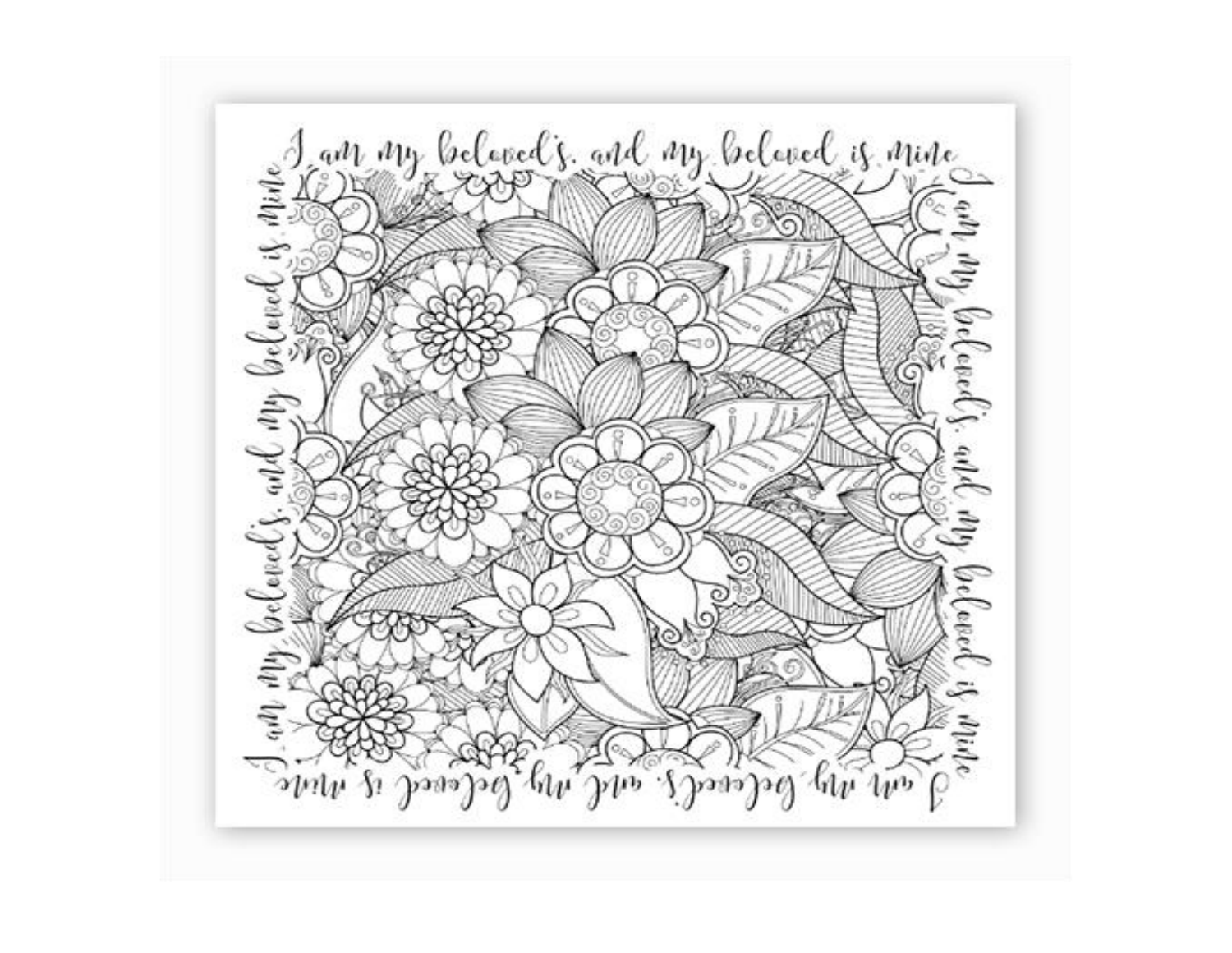# JUNE 2022

| Sun                                                                                                     | <b>Mon</b>                       | <b>Tue</b>                                                        | <b>Wed</b>                                                                          | Thu                                       | Fri                                                                                                             | <b>Sat</b>     |
|---------------------------------------------------------------------------------------------------------|----------------------------------|-------------------------------------------------------------------|-------------------------------------------------------------------------------------|-------------------------------------------|-----------------------------------------------------------------------------------------------------------------|----------------|
|                                                                                                         |                                  |                                                                   | $\mathbf{1}$<br>8:30 AM Women's<br><b>Bible Study</b>                               | $\overline{2}$<br>10:00 AM Greenway       | 3                                                                                                               | $\overline{4}$ |
| 5 PENTECOST<br>Wear RED to church<br>9:00 AM Worship<br><b>COMMUNION</b><br><b>Graduate Recognition</b> | 6<br>5:30 PM Women's<br>Workout  | $\overline{7}$                                                    | 8<br>8:30 AM Women's<br><b>Bible Study</b>                                          | 9<br>4:30 PM Habitat mtg.                 | 10<br><b>UMC Annual Conf.</b><br>Green Bay 10-12th<br><b>GRANDKID</b><br><b>GRANDPARENT</b><br>CAMP @ PINE LAKE | 11             |
| 12<br>9:00 AM Worship<br>10:00 Trustee mtg.                                                             | 13<br>NO WORKOUT                 | 14                                                                | 15<br>8:30 AM Women's<br><b>Bible Study</b><br>7:00 PM 4 <sup>th</sup> of July mtg. | 16<br>10:00 AM Maplewood<br>3:30 PM Pines | 17<br>7:00-2:00<br><b>Bike Rest Stop</b>                                                                        | 18             |
| 19<br><b>HAPPY</b><br><b>FATHER'S</b><br><b>DAY</b><br>9:00 AM Worship                                  | 20<br>5:30 PM Women's<br>Workout | 21<br>11:30 AM<br>Spouses<br>w/o Spouses Lunch @<br>The Press Box | 22<br>8:30 AM Women's<br><b>Bible Study</b>                                         | 23<br>10:00 AM Greenway                   | 24                                                                                                              | 25             |
| 26<br>9:00 AM Worship<br>Membership Mtg.<br>After worship                                               | 27<br>5:30 PM Women's<br>Workout | 28<br>10:00 AM Habitat mtg.                                       | 29<br>8:30 AM Women's<br><b>Bible Study</b>                                         | 30                                        |                                                                                                                 |                |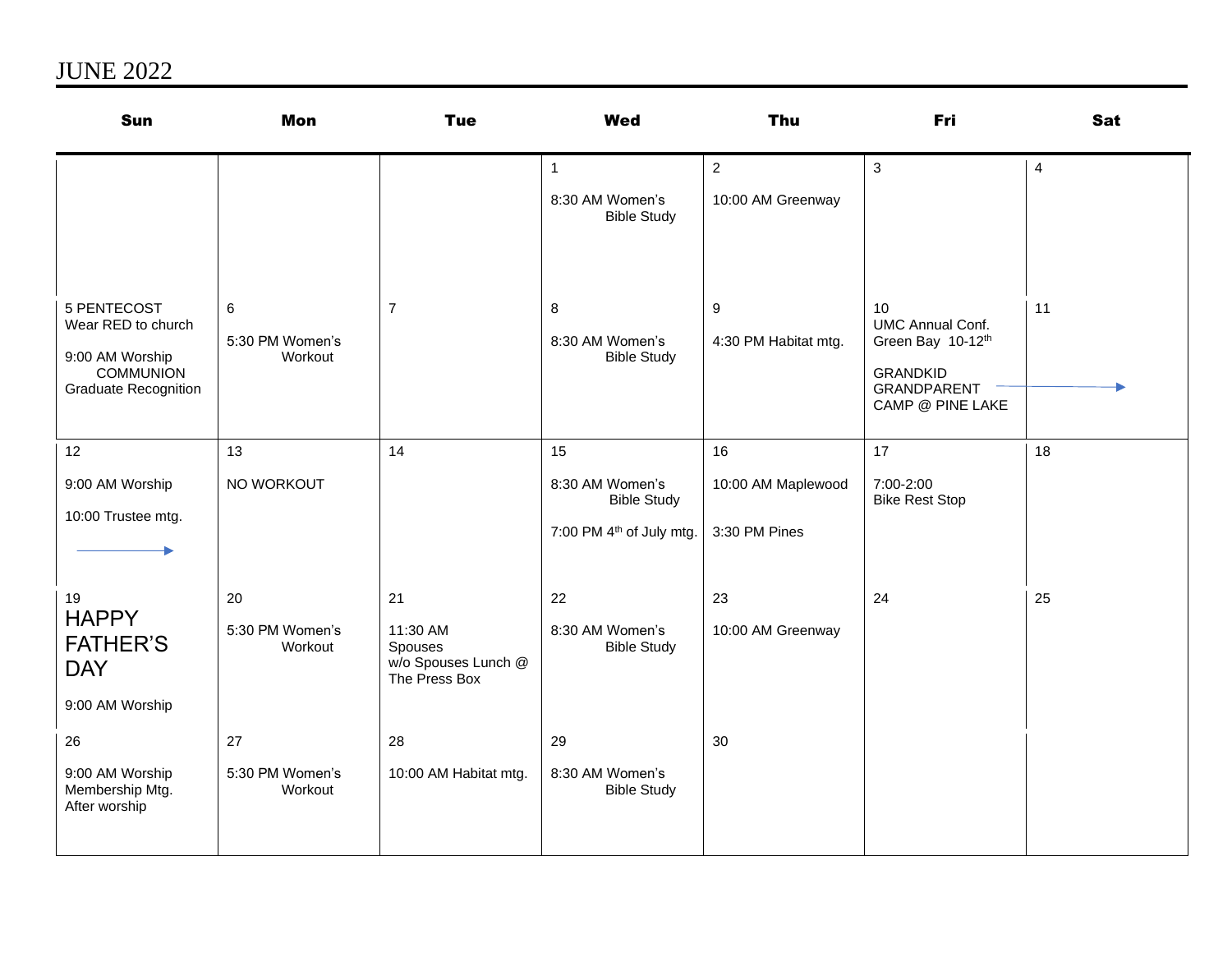| Lion<br>Name                                        | AUGUST 15th-19th, 2022<br>9:00-11:30 AM<br>AGES 4 yrs.- 6th Grade<br>(please fill out registration form for each child) |
|-----------------------------------------------------|-------------------------------------------------------------------------------------------------------------------------|
|                                                     |                                                                                                                         |
|                                                     |                                                                                                                         |
|                                                     |                                                                                                                         |
| Phone Contact #                                     |                                                                                                                         |
|                                                     |                                                                                                                         |
| Allergies or medical problems we should be aware of |                                                                                                                         |

**Mail this form to: BHBUMC/Karen Schlittler S10174 Cty Rd C Sauk City, WI 53583 OR Call to register: 544-3991 Email: [bhbumc@gmail.com](mailto:bhbumc@gmail.com)**

|                                                                                                                                                                     | AUGUST 15th-19th, 2022<br>$9:00-11:30$ AM                                    |  |  |  |
|---------------------------------------------------------------------------------------------------------------------------------------------------------------------|------------------------------------------------------------------------------|--|--|--|
|                                                                                                                                                                     | AGES 4 yrs.- 6th Grade<br>(please fill out registration form for each child) |  |  |  |
| Name                                                                                                                                                                |                                                                              |  |  |  |
|                                                                                                                                                                     |                                                                              |  |  |  |
|                                                                                                                                                                     |                                                                              |  |  |  |
|                                                                                                                                                                     |                                                                              |  |  |  |
|                                                                                                                                                                     |                                                                              |  |  |  |
|                                                                                                                                                                     |                                                                              |  |  |  |
| Allergies or medical problems we should be aware of _____________________________<br>Mail this form to: BHBUMC/Karen Schlittler S10174 Cty Rd C Sauk City, WI 53583 |                                                                              |  |  |  |

**OR Call to register: 544-3991 Email: [bhbumc@gmail.com](mailto:bhbumc@gmail.com)**